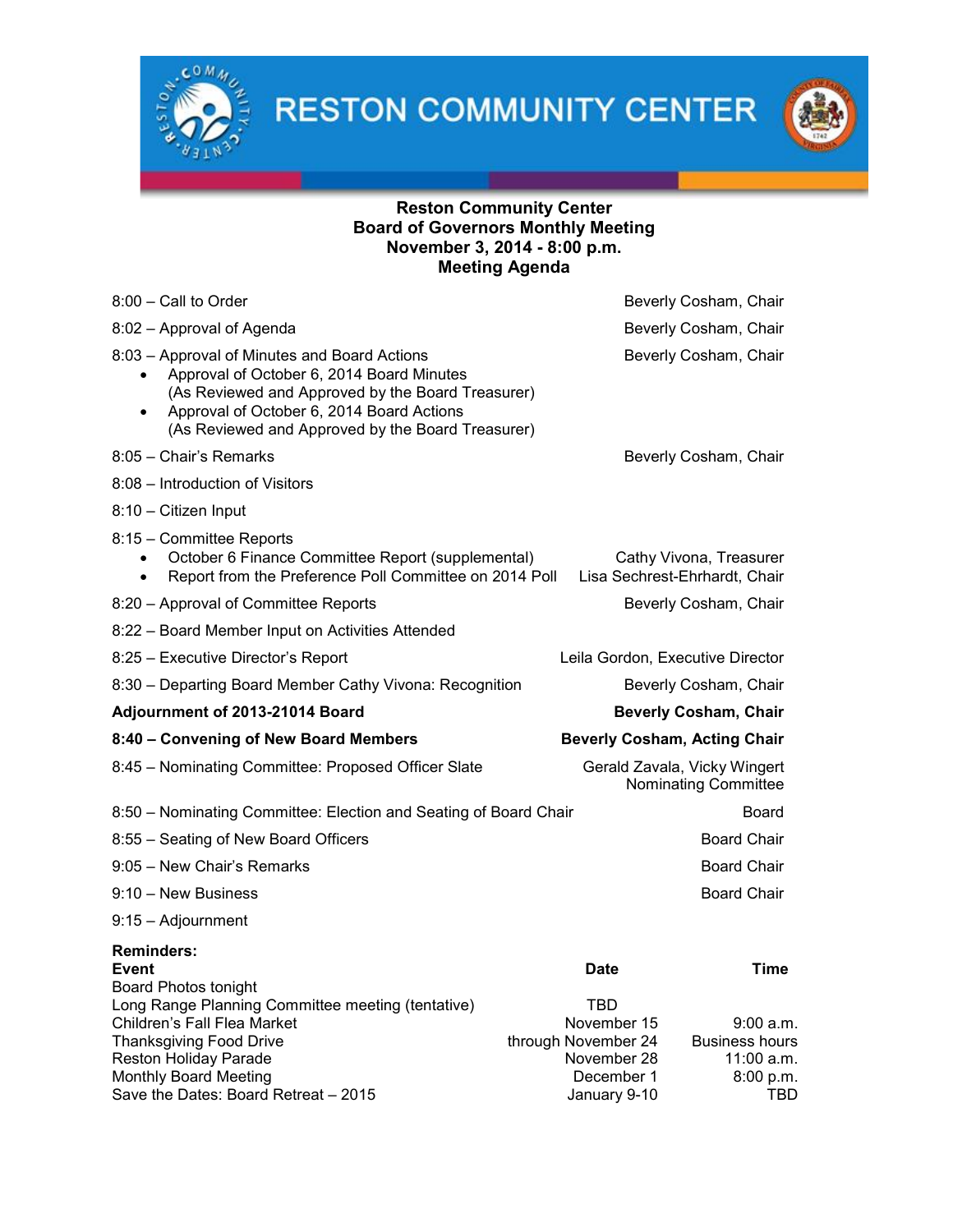

**RESTON COMMUNITY CENTER** 



## SUMMARY OF MINUTES RESTON COMMUNITY CENTER BOARD OF GOVERNORS MEETING October 6, 2014

#### Present:

- Beverly Cosham, Chair
- Bill Bouie
- Lisa Sechrest-Ehrhardt
- John Mendonça
- Michelle Moyer
- Cathy Vivona
- Vicky Wingert
- **Gerald Zavala**

### Absent and Excused:

Bill Penniman

### Attending from the RCC Staff:

- Leila Gordon, Executive Director
- Barbara Wilmer, Executive Assistant

The Chair called the meeting to order at 8:01 p.m.

### MOTION #1:

### Approval of the Agenda

Bill B. moved that the Agenda be approved as written. Gerald seconded the motion. The motion passed unanimously.

## MOTION #2:

## Approval of the September 8, 2014 Board Minutes

Bill B. moved that the Board approve the September 8, 2014 Board Minutes. Cathy seconded the motion. The motion passed unanimously.

#### MOTION #3:

#### Approval of the September 8, 2014 Board Actions

Bill B. moved that the Board approve the September 8, 2014 Board Actions. Vicky Wingert seconded the motion. The motion passed unanimously.

#### Chair's Remarks

Bev welcomed participants and viewers. She watched a rebroadcast of the last meeting and suggests every Board member see one of the meetings so you can discover physical habits you may have, such as massaging a jammed finger throughout the event, as she did.

#### Introduction of Visitors

Bev introduced Linda Singer, Reston resident.

### Citizen Input

Linda, a candidate for the just completed Preference Poll, first congratulated the winners. She ran because she has been using the Center much more in the past months and thoroughly enjoys all the programs and activities. Linda had some suggestions for future Preference Polls: a printed policy on how elections are run, including how candidates may or may not campaign; at least one Board member should be present for the candidate orientation; highlight all events related to the poll, including and especially the Candidates Forum in communication to the community. This latter suggestion was very important in her view and she urged the staff to use all media outlets possible to advertise the information about how to view the Forum and repeat where possible. Linda was surprised that ballots were out for a while before the voting opened and suggested RCC consider different timing. Leila explained that unfortunately staff cannot predict exactly when the ballots will be dropped into mailboxes and so the timing is tricky every year. Leila also said that there is no "start" date for mailed ballots and that our polling contractor accepts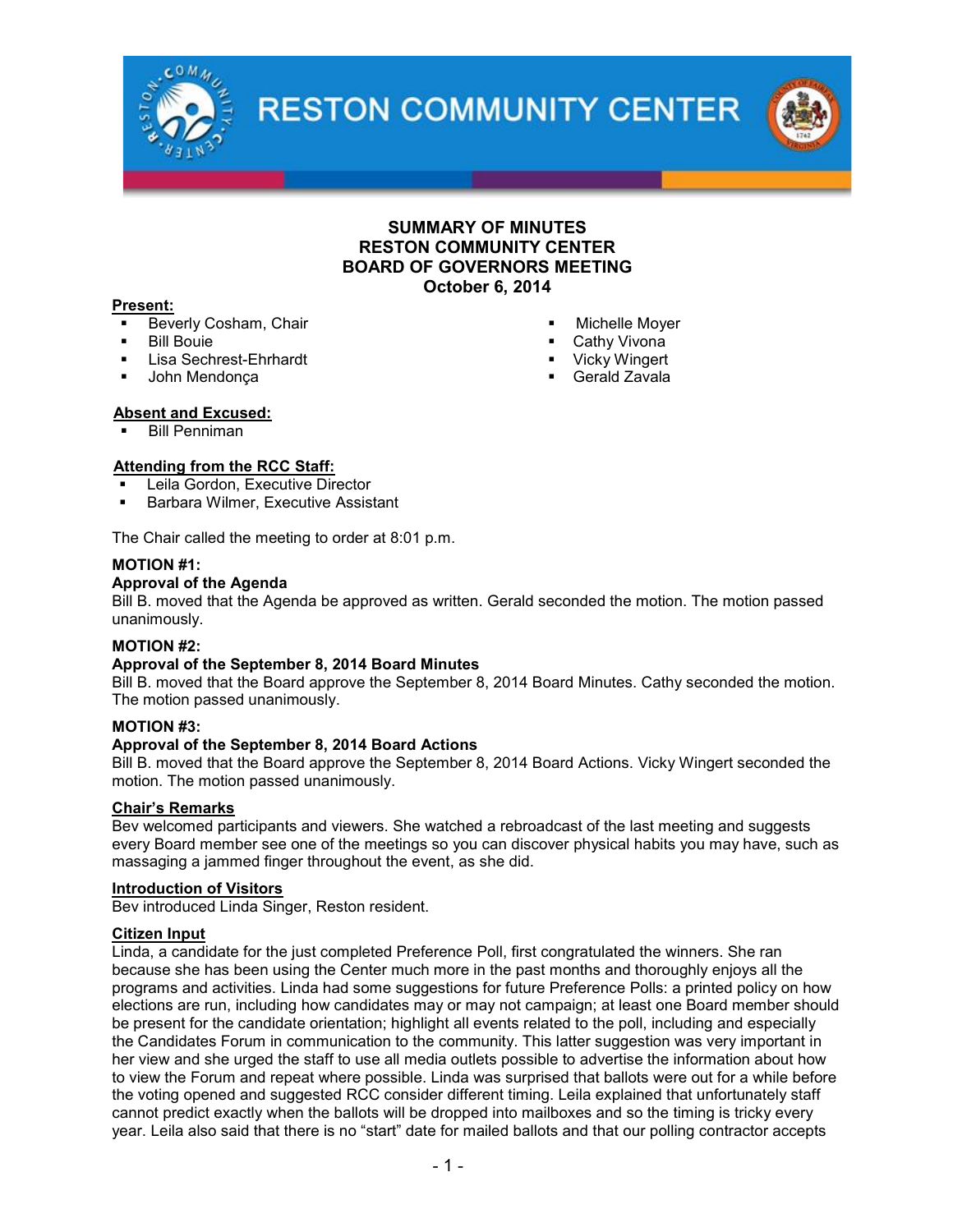# October 6, 2014 Board of Governors Meeting Minutes

them whenever they arrive, but in the Center if ballots are left on the counter at either facility before the ballot box goes out in the morning or after it is returned to the office at the end of the last customer service shift, to preserve the integrity of the voting process, the ballots are discarded. Discussion clarified that she meant ballots that might be brought to the Center before the voting opened; Leila said some approach would be developed to convey to people how they could participate effectively in that case. The Board applauded Linda's participation and presentation.

## Committee Reports

## September 22, 2014, Finance Committee Report

Cathy went over highlights of the meeting, during which the month-end numbers for August were discussed. Revenue bumps happen in July and December when tax revenues are disbursed; performing arts revenues were high due to the Reduced Shakespeare EXTRAVAGANZA ticket sales (eight shows in a two-week period). Cathy was appreciative of the explanation regarding categories of RCC programming: soul of the agency, partially subsidized programs, and direct cost recovery programming. Personnel costs, while more easily projected than other expense areas, can also differ from estimated budgeted amounts when employees choose benefits packages that are unanticipated or position turnover occurs to an unexpected degree. Regarding operating expenses, fund reservations are all loaded in at the beginning of the year; as the monies are encumbered, the amounts decrease – but carryovers do happen when a facility's maintenance period is limited to the end of August and beginning of September. The goal is always to get to zero on encumbrances but Capital projects typically have carryover amounts due to the schedule challenge.

During the September 22 meeting, John requested a regular July meeting specifically to go over the previous fiscal year financials; terminology that clarifies costs in the Excel sheets in addition to those appearing in the notes, in particular the Lake Anne lease expense in "Comptroller/Customer Service;" and that financial materials be distributed in advance so the materials can be reviewed before meetings take place, all of which suggestions were accepted. John also requested that there be a formal, full Board vote to approve the FY16 budget submission and fund statement transmittal to the County.

## October 6, 2014 Finance Committee Report

Cathy said the financials for the end of fiscal year 2014 were reviewed and the committee is recommending approval of the FY16 budget and transmittal memo so it can be submitted to the Fairfax County Department of Management and Budget. The Committee moved and approved that it recommends to the Board of Governors approval of the Fund Statement and the Fiscal Year 2016 Budget Transmittal Memorandum.

Two amendments to the September 22 Finance Committee Report were suggested. Cathy would like to add "as soon as practicable after the end of the fiscal year" to the suggested addition of a July meeting in the seventh paragraph on page two. John requested the addition of "This question was related specifically to the Lake Anne Lease expense." after "by the notes document." in the first paragraph.

## MOTION #4:

## Approval of the September 22, 2014 and October 6, 2014 Finance Committee Reports.

Gerald moved that the Board approve the reports as amended. Vicky seconded the motion. The motion passed unanimously.

## MOTION #5:

#### Approval of Fund Statement and the Fiscal Year 2016 Budget Memorandum and Transmittal Memo.

Cathy moved to approve the Fund Statement and the Fiscal Year 2016 Budget Transmittal Memorandum. Gerald seconded the motion. The motion passed unanimously.

## Board Member Input on Activities Attended

Bill B. attended lots of meetings; the IPAR Town Center Chalk Festival was a lot of fun, and the Reduced Shakespeare Company (RSC) shows were *great*.

Cathy also enjoyed the RSC performance she attended. She played bridge and attended the Candidates Forum.

Gerald attended the Reston Chamber networking event, and the Multicultural Festival, which his girls loved.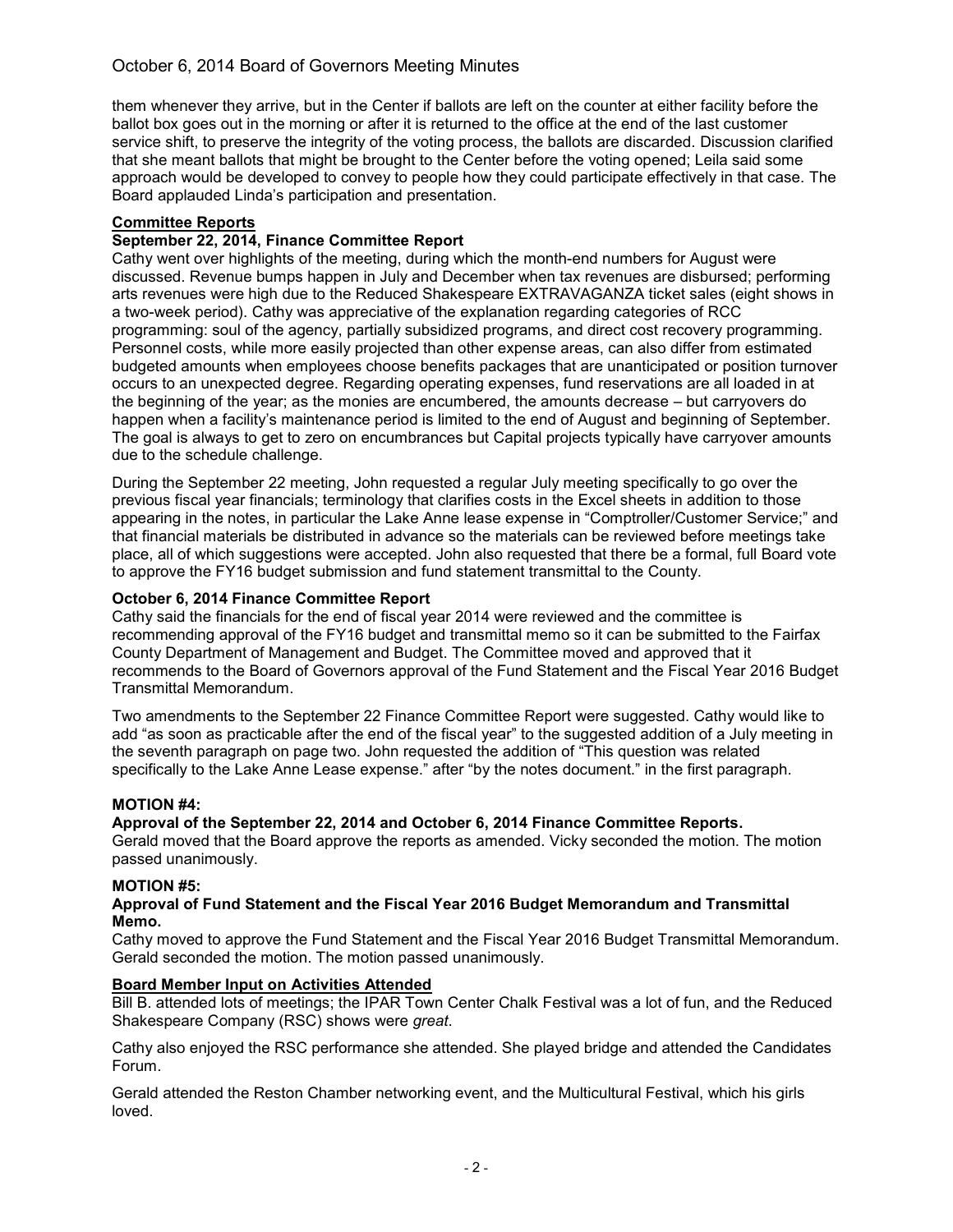## October 6, 2014 Board of Governors Meeting Minutes

Michelle also attended a performance by the RSC, the Candidates Forum, the Multicultural Festival, where, she added, the RCC staff was wonderful, active, and everywhere. Michelle also took the RCC retirement class.

John viewed an exhibit at GRACE and attended the Candidates Forum. He also attended the September meeting of the Reston Soccer Association – where the topic was South Lakes and the issue of school and community use of the new synthetic turf fields with the feeling being that the field is not in use enough by Reston Soccer to have justified their contribution to its funding. He is traveling afar for soccer tournaments including to Nokesville and Warrenton.

Lisa went to the Forum also, and to the Reston Chamber community engagement event; there people were encouraged to use their personal computers to logon to Connect NoVa which is a newly developed web portal for finding out about services in Northern Virginia. She really enjoyed the Multicultural Festival, especially the Naturalization Ceremony and Bev's singing. Lisa also attended the funeral of a South Lakes student who passed away recently.

Vicky loved learning the entire history of comedy, and enjoyed the Multicultural Festival with her granddaughter. She especially liked the "Step and Repeat" activity at the Festival. Vicky also attended a workshop meeting regarding Reston Association (RA) planning for the Pony Barn Picnic Pavilion at Steeplechase and Triple Crown roads. IPAR is interested in a "Garden of Reflection" being there to allow for the many impulses to memorialize loved ones in Reston. She encourages all with a similar interest to voice that interest through the RA process for soliciting comments.

Bev attended the Candidates Forum and performed for the Meet the Artist series. Her show was titled *I Choose to Love*, which, as it turned out, was a song she did not perform that day. Her current OLLI class attracts a diverse audience interested in the poetry in music lyrics; her class she has discovered is attracting poets as well as music lovers.

#### Executive Director's Report

Leila said September was an exciting month with lots going on: the 2014 Preference Poll; RSC; the Multicultural Festival – which highlighted our excellent staff – but major gratitude was for the spectacular weather, on which this event's deserved success really rides. We've had a great start to our financial year, which when compared to the July to September 2013 period, is running 13.3 percent higher. These figures bode well for our current approach to adjusting fees (keeping in mind the discount our community deserves based on tax receipts). She too attended lots of meetings.

## Old Business

There was no old business.

#### New Business

Bev announced her appointment of Vicky and Gerald to the Nominating Committee, which is in charge of presenting the officers slate at the November meeting. Members should reach out and give them suggestions. There are actually two meetings on the November meeting date: first the current Board of Governors finishes its business, and then the new Board is seated and elects new officers. The Board member orientation for new and returning members, with Supervisor Hudgins, is November 1 at 9:00 a.m., and our next meeting is November 3 at 8:00 p.m.

John would like to place an item on the next meeting agenda regarding the use of personal emails for Board business and how that subjects the contents to FOIA requests. Leila will inquire of the County Attorney's office if use of a second personal email address strictly for Board communication will satisfy FOIA requirements and present a solution for RCC Board of Governors members who don't wish to use their personal email for Board or RCC matters.

#### MOTION #6:

#### To Adjourn the Meeting

Cathy moved to adjourn the meeting at 8:54 p.m. Vicky seconded the motion. The motion passed unanimously.

\_\_\_\_\_\_\_\_\_\_\_\_\_\_\_\_\_\_\_\_\_\_\_\_\_\_\_\_

Cathy Vivona, Board Treasurer

\_\_10/10/14\_\_\_\_\_\_\_\_\_\_\_\_\_\_\_\_\_\_\_ Date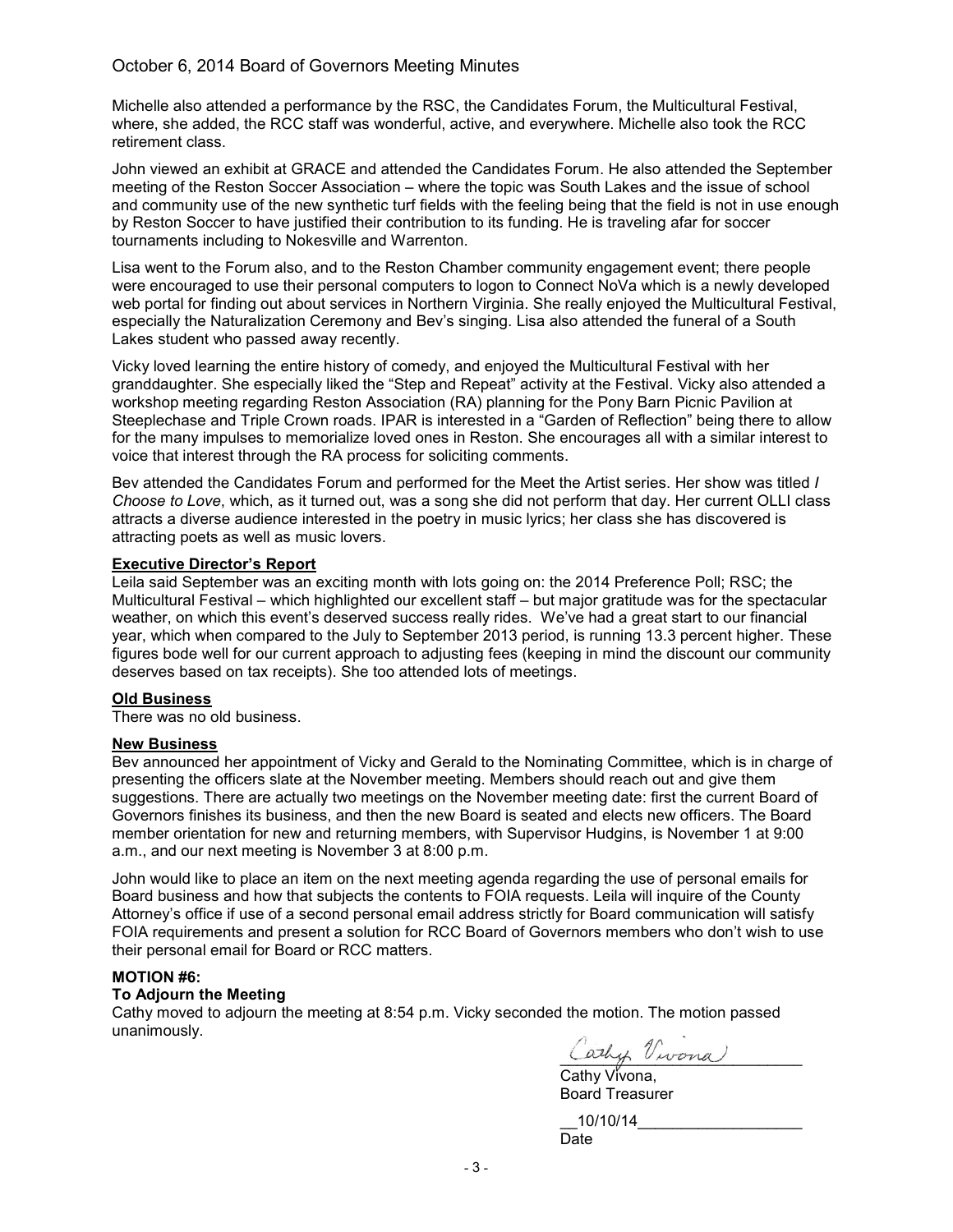BOARD ACTIONS TAKEN AT BOARD OF GOVERNORS MEETING ON OCTOBER 6, 2014

- 14-1006-1 Bd That the Board approve the Agenda
- 14-1006-2 Bd That the Board approve the October 6, 2014 Board Minutes
- 14-1006-3 Bd That the Board approve the October 6, 2014 Board Actions
- 14-1006-4 Bd That the Board approve the September and October committee reports
- 14-1006-5 Bd That the Board approve the Fund Statement and the Fiscal Year 2016 Budget Memorandum and Transmittal Memo
- 14-1006-6 Bd That the meeting be adjourned.

\_\_\_\_\_\_\_\_\_\_\_\_\_\_\_\_\_\_\_\_\_\_\_\_\_\_\_\_

Cathy Vivona, Board Treasurer

 $\_10/10/14$   $\_$ Date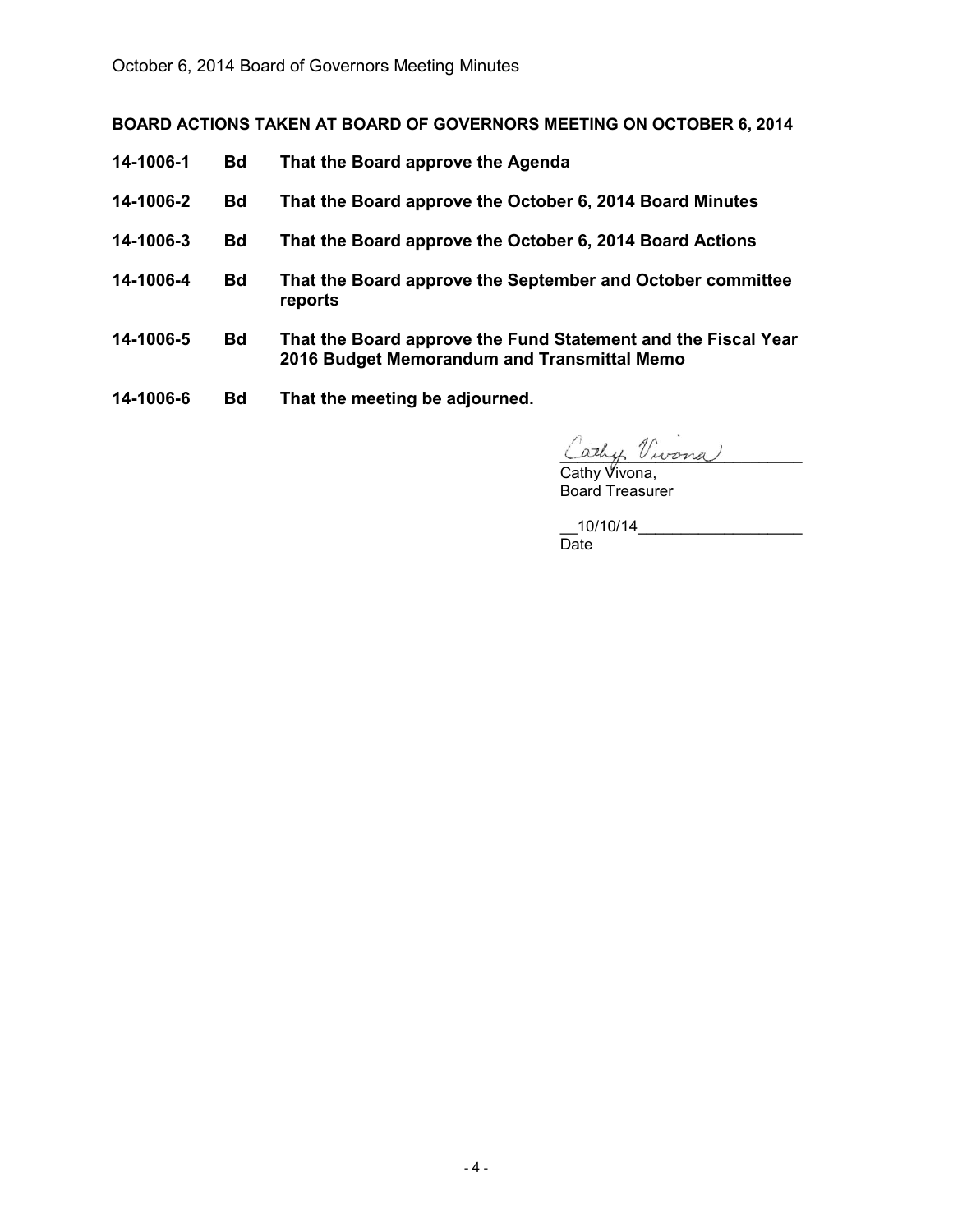**RESTON COMMUNITY CENTER** 



#### SUMMARY OF MINUTES RESTON COMMUNITY CENTER BOARD OF GOVERNORS FINANCE COMMITTEE REPORT October 6, 2014

The Finance Committee met on October 6, 2014.

#### Present were:

- **Cathy Vivona**
- **Bill Bouie**
- **•** Michelle Moyer

## Absent and Excused:

None.

## **Attending from the RCC Staff:**

- **Leila Gordon, Executive Director**
- **Barbara Wilmer, Executive Assistant**

Cathy called the meeting to order at 6:34 p.m.

Leila restated the agenda items:

1. To review the end of fiscal year 2014 actuals, and

2. To approve the FY16 Budget Transmittal Memorandum and accompanying Fund Balance statement and forward to the full Board for approval.

Parenthetical notations have been and will be added to explain categories of expenses, and the materials were forwarded to committee members in advance of tonight's meeting.

# *FY14 Review*

## Revenue

The revised budget column reflects the addition of revised tax revenue projections from the County. Facilities rentals are on a consistent downward trend as RCC programs and activities are expanded. Interest revenue was less than expected; the estimated interest projection is from County sources. Renata will investigate the reasons the projections of interest revenue have been unreliable. The source for unrealized revenue is the fee waiver program, conducted per Board policy. The impact is primarily from summer camps where slots taken by fee waiver participation would likely fill with other participants at the Reston rate; in other categories there is less certainty of one-to-one replacement with revenue. In Aquatics for example, it's not entirely certain that a fee waiver supported swim pass displaces a fee payment; it is just as likely that it is an added participant with no net impact.

We have compared revenue generation between last year's fall quarter and this year's fall quarter and continue to see revenue improvement year over year.

#### Personnel

Our savings in the personnel area were very healthy, but the impact of DMB's estimates of OPEB each year is unpredictable (who knows what employees will choose to add to their benefits packages). RCC's budget cuts were too zealous for the benefits that were actually taken; benefits charges went up more than we expected because people chose different programs than we thought they would. Our goal remains to take as realistic a posture as possible. It is wiser to leave funds in the fund balance in reserves where possible rather than return substantial amounts to the fund balance at the end of the year. The trick

- John Mendonça
- Gerald Zavala
- Renata Wojcicki, Director of Finance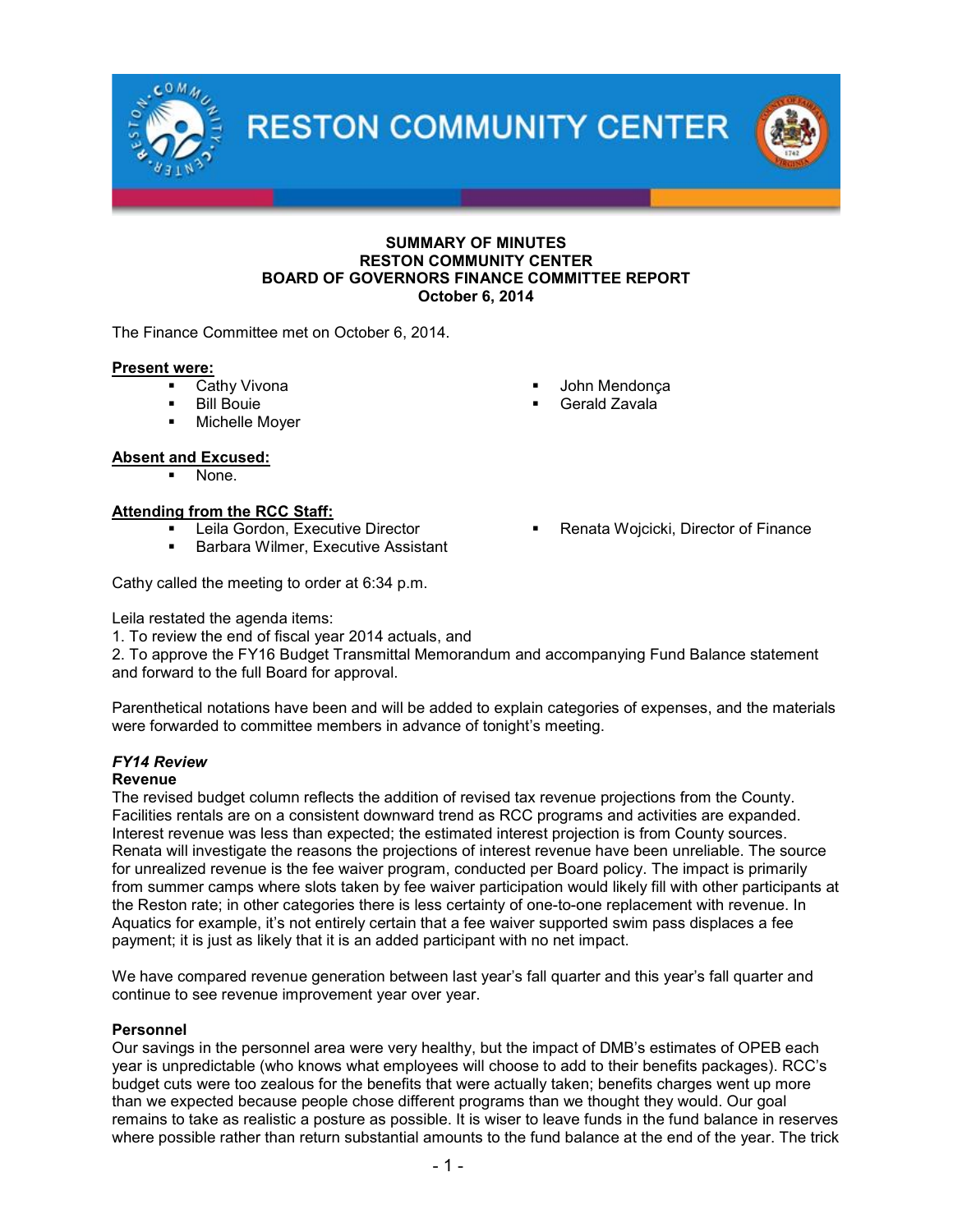is to budget conservatively enough to avoid having to request funds from reserves as that is a more onerous process than budgeting for the anticipated expenses.

## Operating Expenses

The numbers for percentage of the budget used are against revised budget numbers. Carryover allocations are more typical of design services as those are process-centered, not anchored in a specific deliverables, so closing out those expenses is not as easily accomplished. The numbers reflect healthy returns to the fund balance. Budgeting will continue to improve in the future. John suggested that there is a better place for the Lake Anne lease to be expensed than customer service; even Admin would be better. The necessity for FMD communication requires that Renata perform the tasks involved, hence the expense allocation in the Comptroller cost center. In future the lease assignment will appear as a footnote to the spreadsheet page, and the expense will be called out in the comments document that accompanies it when the expense hits the budget.

In Capital Projects, each status is delineated. Because many of these are subject to our facility calendar, projects are pushed from year to year so they can happen during the end of August/beginning of September.

### *FY16 Budget Memorandum and Transmittal Memo, and Fund Statement*

Leila repeated a question that had arisen from John regarding how the reserves' funding levels are assigned. She described the order in which the reserves were established and how they are allocated. Maintenance Reserve fund is set at 12 percent of revenue from taxes and the Feasibility Studies Reserve is pegged at 2 percent of revenue from taxes. The Board determined two years ago to increase the funding for the Capital Project Reserve from \$1M to \$3M as a ceiling. Since the Economic Contingency Reserve was the last Reserve fund category established, it is funded with whatever the remaining amount is in the Fund Balance up to a ceiling of \$3.5M.

Gerald made a motion to move the Budget Transmittal Memo and the Fund Statement to the full Board of Governors for approval. Bill B. seconded the motion. The motion passed, 4-1, with John voting no.

John requested that the record reflect that if he had not spoken out during the September meeting the Board would not have given this task its due process. Leila acknowledged that statement and apologized again for the process error occurring.

Cathy and John discussed that actual year-end numbers may not be available early in July. After staff clarification that by mid-July there is sufficient data from the year-end closing to have confidence in our position, there was agreement that the discussion of the fiscal year performance should occur in July with the provision that it occur when practicable with the best information. John stated he would so amend the September 22 Finance Committee meeting minutes to reflect that.

Regarding the FY16 Fund Statement, John suggested a Subtotal line before Capital Projects to clarify for the public that the budget for revenues v expenses is balanced. Renata clarified that the Fund Balance as formatted is prescribed by County requirements. John suggested it could be presented for the Board the way he described. Leila observed that it is totaled that way in the public hearing slide; John requested the slide deck be forwarded to him.

Leila said that she and Renata have developed reports and formats for them over the past several years that provide clear explanations in the notes for items that might arouse curiosity on the part of the Board or the public. We also try to note concerns as they happen so end of year is not a time of discovery.

#### Public Comment (must state name and address):

None present.

Cathy adjourned the meeting at 7:06 p.m.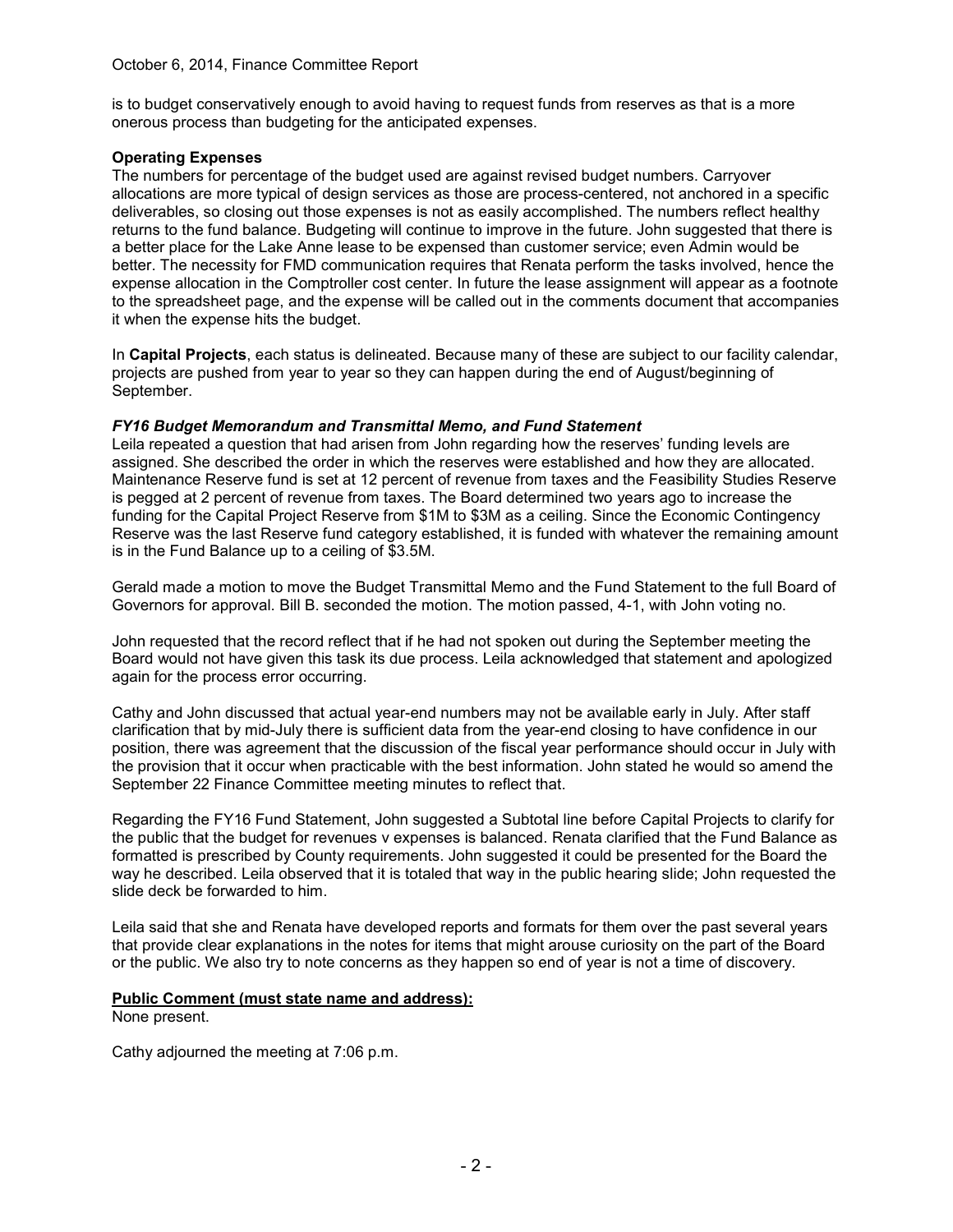

## Reston Community Center Board of Governors 2014 Preference Poll Committee Report November, 2014

# **Overview**

This year's Preference Poll continued the conversation in the community regarding the future of indoor recreation facility development. There were four candidates competing for three seats. The candidates had fairly similar views about RCC. The total balloting decreased from 2,221 in 2013 to 1,647 in 2014 (which was slightly higher than the 2012 total) a decrease of 25.8 percent. Of the total, 929 or 56.4 percent voted via a paper mailed ballot; 37.5 percent were voted electronically by individuals (lower than last year's total percentage of 42 percent); and the remainder (100 of 107 ballots deposited in ballot boxes at RCC; 7 disqualified) that were entered "electronically" by the League of Women Voters.

In addition to the above, this year saw a significant decrease in commercial enterprises participating. Last year, 31 commercial ballots were cast, compared to this year's total of 0 commercial ballots cast. We issued 18 provisional ballots (replacing lost or never received ballots) this year as opposed to the 60 provisional ballots we released last year. This aligns with the diminished voter interest that the decrease in competition may explain. Of the provisional ballots issued, one was disqualified as a duplicate and already voted ballot.

## Voting by Zip Code (percentages are rounded and include ballots entered by League of Women

| Voters)                              |            |
|--------------------------------------|------------|
| $20190 - 483$                        | 29.3%      |
| $20191 - 823$                        | .50%       |
| $20194 - 328$                        | <b>20%</b> |
| Null ballots received - 13 (No vote) | .7%        |

There apparently was a small effort to encourage voting without a selection as a protest vote. This came to our attention via RCC Contact from a voter.

Ballots dropped into boxes at RCC facilities divided by location:

RCC Hunters Woods – 60; 4 invalid

RCC Lake Anne – 47; 3 invalid

Of the 7 invalid ballots, 3 had already been voted online; 3 were blank (see above); and 1 represented a second vote for a ballot already voted from the ballot boxes.

| <u>VOLING INGGUILS BY ORININGLE (INDUINGU)</u> |          |                                 |                                    |  |
|------------------------------------------------|----------|---------------------------------|------------------------------------|--|
| Candidate                                      | Votes    | <b>Percent of Total Ballots</b> | <b>Percent of Total Votes Cast</b> |  |
|                                                | Received | (1,647)                         | (4, 447)                           |  |
| <b>Vicky Wingert</b>                           | 1,241    | 75.3%                           | 27.9%                              |  |
| <b>William Keefe</b>                           | 1.119    | 67.9%                           | 25.2%                              |  |
| <b>William Penniman</b>                        | 1,103    | 66.9%                           | 24.8%                              |  |
| Linda A. Singer                                | 984      | 59.7%                           | 22.1%                              |  |

# Voting Results by Candidate (Rounded)

# Recommendations

The Board's decision to adjust the calendar to permit a longer timeframe for the printing of the ballots and related materials was effective again this year. Apart from that, the procedures remained in place from prior Preference Polls. Based on the candidacy experience, the Board